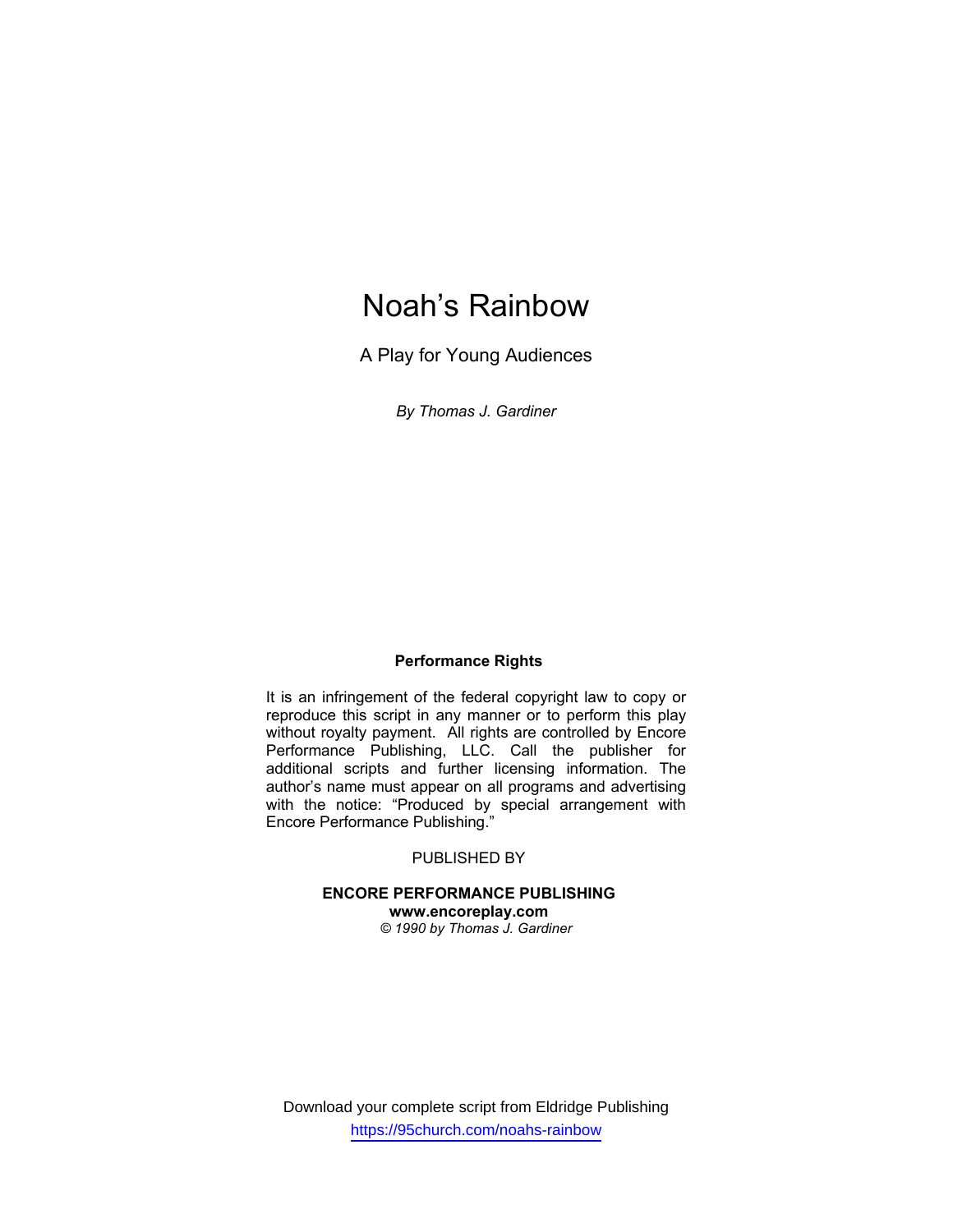#### *Noah's Rainbow - 2 -*

## **STORY OF THE PLAY**

A delightful version of the Noah's Ark story in verse. Noah talks with his wife about filling an Ark, but she is indignant at the prospect of cleaning up after all those animals. As the animals appear two by two we meet them and they, too, turn up their noses at the Ark -- until it starts raining. Once on board everyone is complaining. A clever Fox persuades all of the male animals to "mutiny," but the wives save the day and Noah's wife sends the Fox to the brig.

When the Dove returns with the olive branch, the Rainbow Children appear and describe the bright and colorful new world upon which the passengers are about to embark. The coming of the "Prince of the Rainbow" is foretold, the Ark is declared a hotel "open to people of every kind and color," and the whole cast praises God. Wonderful animal characters and a delightful Noah make this a must for all groups.

About 50 minutes.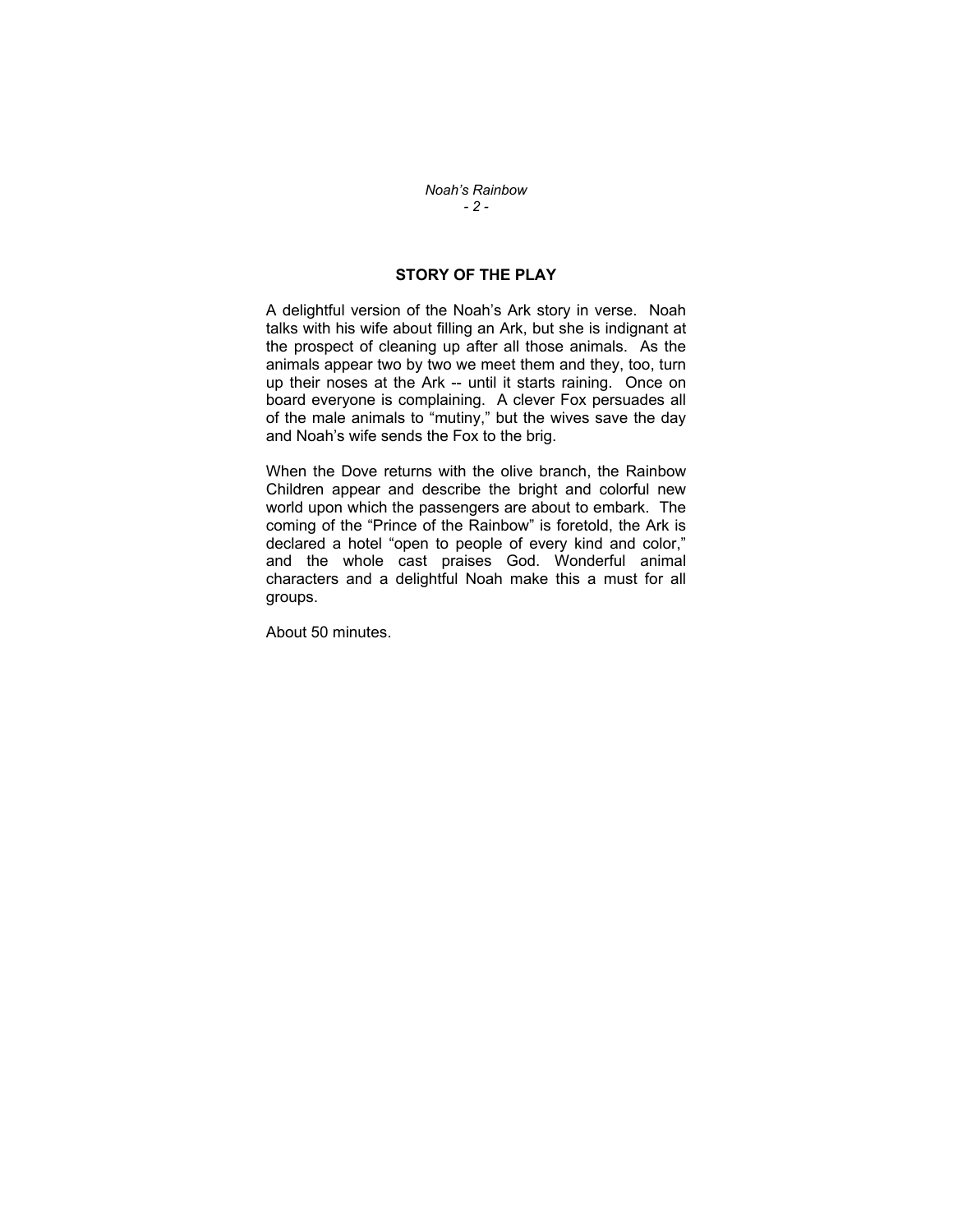*Noah's Rainbow - 3 -* 

# **CAST OF CHARACTERS**

*(6 m, 7 w, and numerous extra children)* 

NOAH NOAH'S WIFE THE DOVE MALE PENGUIN FEMALE PENGUIN MALE HIPPO HILDA MALE CUCKOO FEMALE CUCKOO LION **LIONESS** MALE FOX FEMALE FOX

The Rainbow Children (any number): ORANGE YELLOW GREEN BLUE PURPLE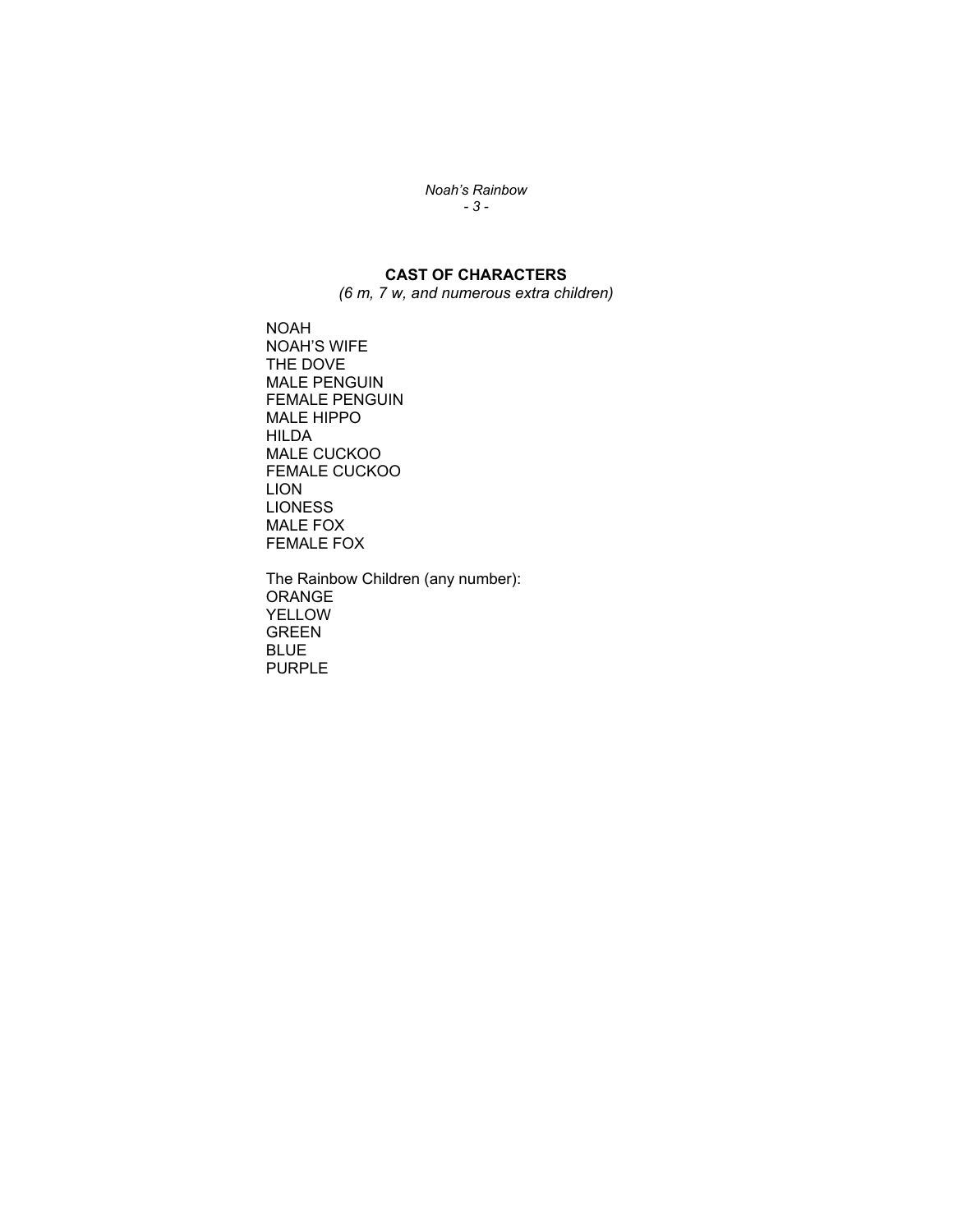*Noah's Rainbow - 4 -* 

## **PLACE**

The Middle East

#### **TIME**

Act I - The Ancient Past Act II - Six Weeks Later

## **COSTUMES**

Noah is dressed in a plain tunic, tied at the waist with a rope, and sandals. His Wife is dressed similarly and modestly, her tunic extending to her ankles.

The Male Penguin is dressed in a tuxedo-like dark suit, white shirt, black bow-tie and black shoes. The Female Penguin is dressed in a black and white evening-type dress. They carry cigarette holders and sport furled black umbrellas over their forearms.

Hippos can wear a grey sweat suits bulkily padded out.

The lion wears a crown, the lioness a tiara, and both wear regal-looking capes over their tan clothes.

The children of each color hold a banner of that color in front of them as they enter. The colored banners are three feet wide and as long as is needed to accommodate the children of that color.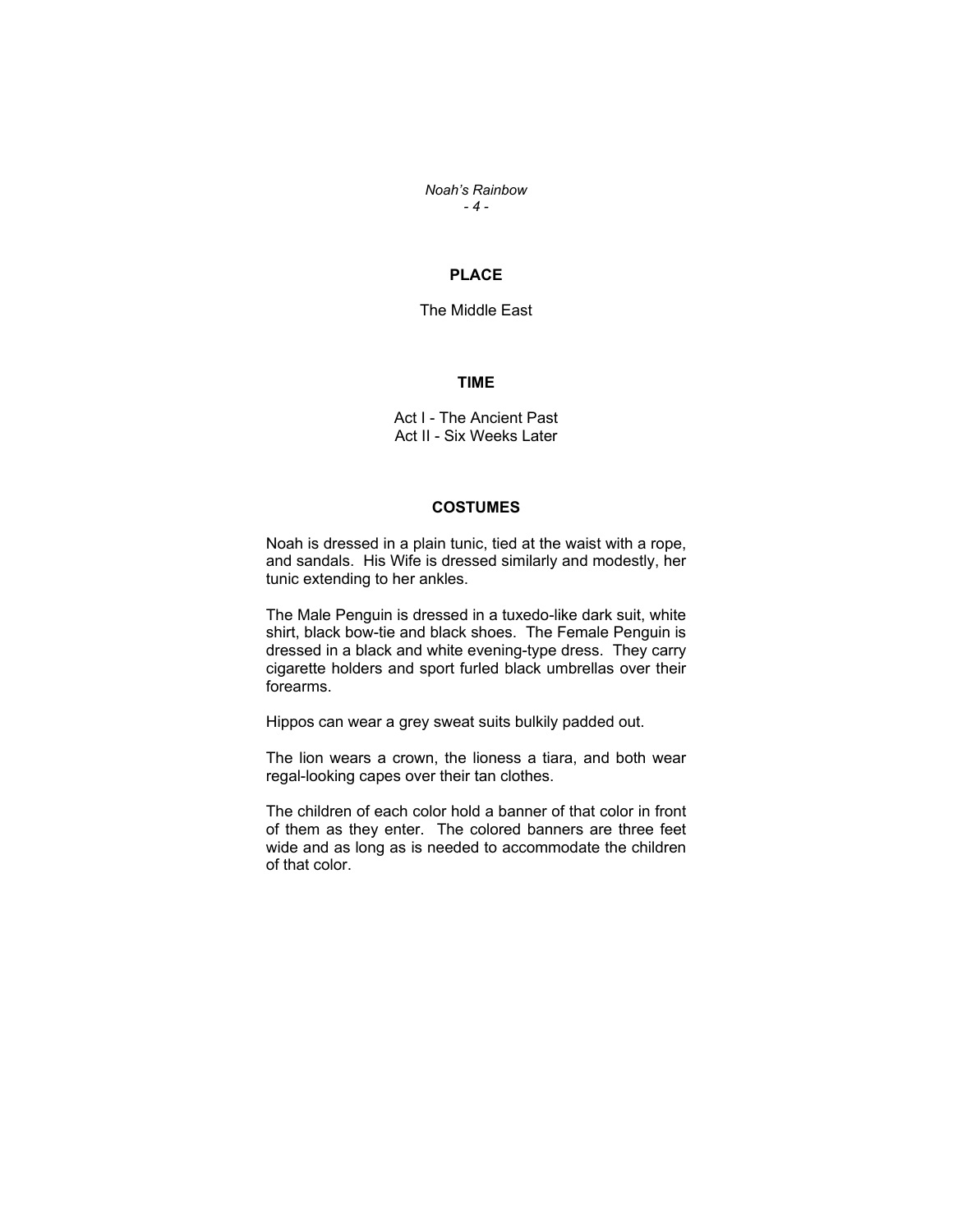*Noah's Rainbow - 5 -* 

## **ACT I**

*(AT RISE: A bare stage. NOAH and his WIFE enter from stage right. They can be played by adults. They are engaged in conversation as they enter.)* 

NOAH: Yahweh said the end has come for everyone -- For all that crawls or walks beneath the sun Of His burning indignation at human sin. He said to build an Ark and gather in Two of all the creatures on the earth So that eventually they may give birth To purer creatures who will be born free Of our corruption, when the risen sea Of his great wrath subsides... WIFE: *(In panic.)*: And we're to ride

Over the waves with all those wild beasts?! NOAH: Now, wife, control yourself. Not even the least Hair of your head will be hurt if we keep steady In gathering all the creatures, and making ready The big boat that will save us from the flood When the bodies of all the sinful are covered in mud.

WIFE: Two creatures of every kind? Have you any idea How many that means?! Can you imagine how near They'll have to stand together to fit in an Ark? You'll be the proprietor of that Jungle Park --Not me!

NOAH: But dear...

WIFE: Dear nothing! Now see here:

You expect me to feed the rhinos and the buffaloes? To pet the lions and help the parrots preen?

You expect me to keep the stalls of the elephants clean?! NOAH: *(Abashed.)* I see what you mean.

But surely if we have to...

WIFE: If you have to

Then do it yourself. As for me, The answer, Noah, is: "NO!"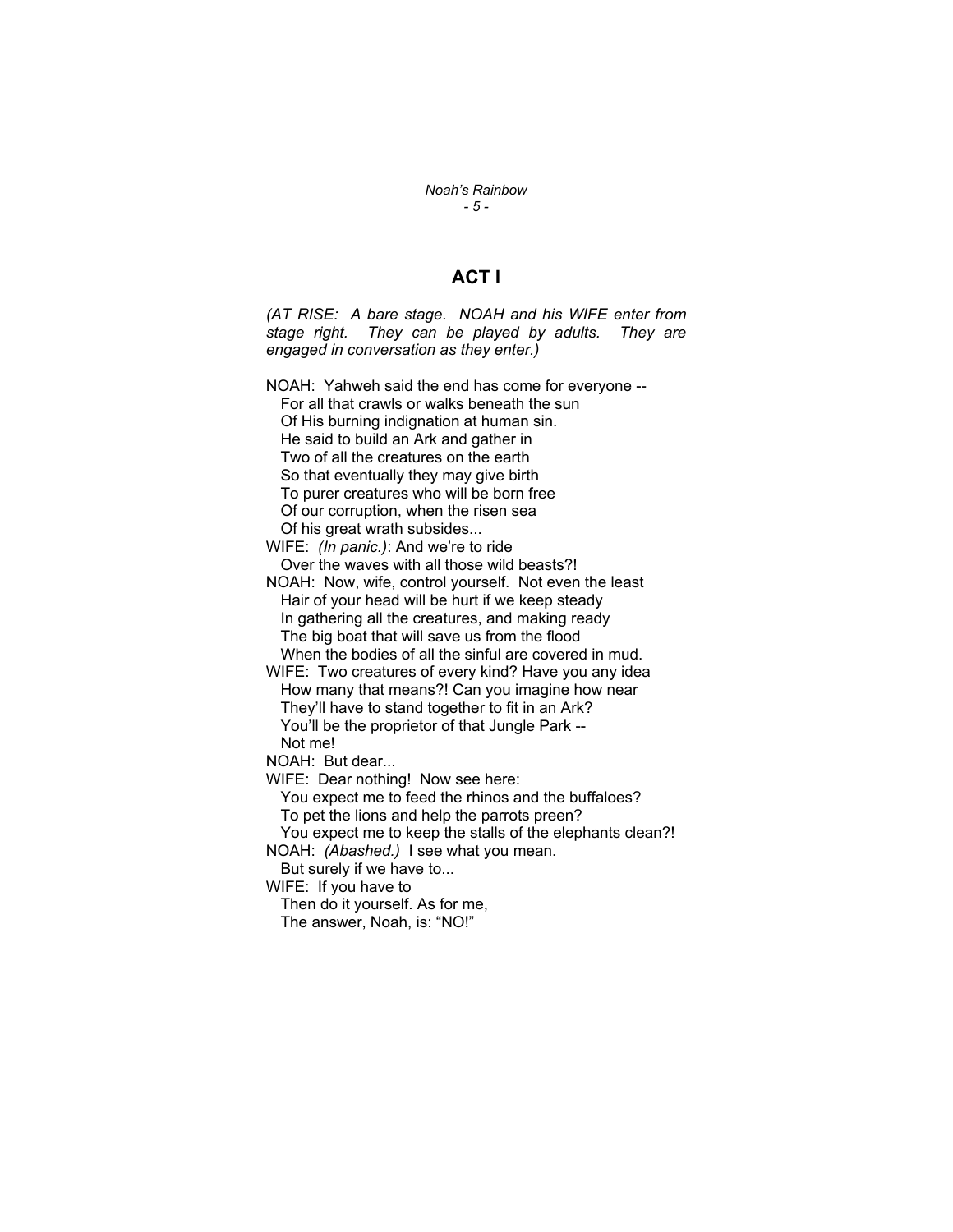*Noah's Rainbow - 6 -* 

*(SHE walks off in a huff, stage left. Still standing at stage center, NOAH turns and watches her go, his shoulders slumping. A DOVE enters from stage right.)*

DOVE: Don't be discouraged, Noah. NOAH: *(Turning startled to her.)* Who are you? DOVE: A bird from above. The King of sunlight sent me

To lighten your mind, while the Father of starlight tries To put a little sparkle in your eyes. Do not be overwhelmed by the surprise

Of rain and lightning from the darkened skies,

But shepherd the animals in your sturdy boat

And it will float

Over the waves the way I fly over the sky! *(Turns and runs off, stage right.)*

NOAH: *(Calling after her.)* Wait!

*(Ruefully.)* She's gone....

*(With a shrug.)* That's typical.

*(Plaintively, palms up.)* You ask the Most High for His word, And what does He send you?

A bird!

*(NOAH shakes his head. PENGUINS waddle in from stage right.)*

MALE PENGUIN: You see, my dear, We're here! This gentleman must be The maître d'. *(To NOAH.)* I say, old chap, do you Have a table for two? NOAH: A table for two what? MALE PENGUIN: Two penguins, of course! Did you think all this feathery show Was a tuxedo? FEMALE PENGUIN: Did you take my fluffy down For an evening gown?